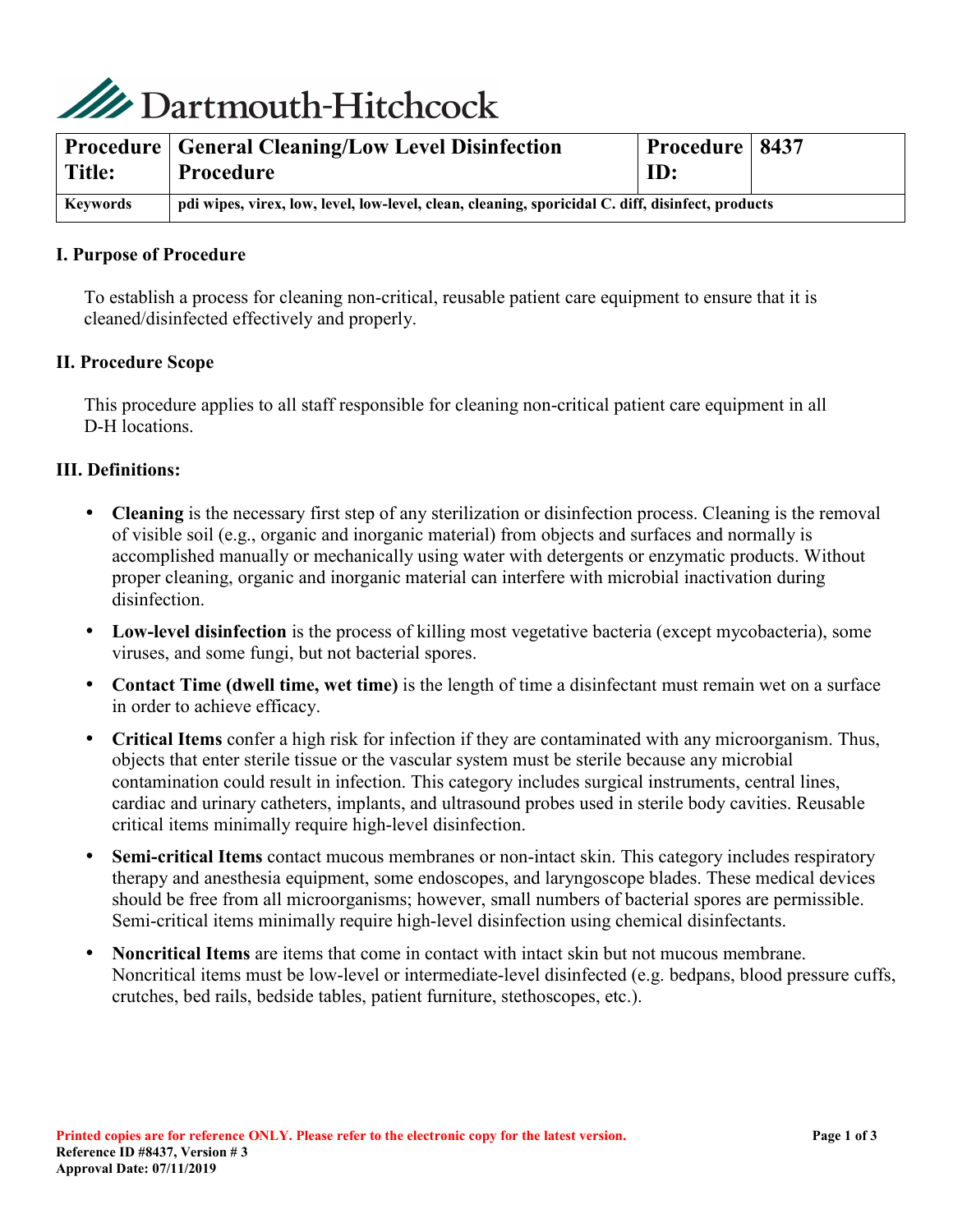# • **Approved D-H cleaning/low level disinfection products**

- o PDI Super Sani wipes (purple top canister)
- o PDI AF Wipes (grey top canister)
- o Virex Plus spray or pour bottle

# • **Approved D-H sporicidal disinfection products**

o Clorox Healthcare Bleach Wipes (For use on patient equipment/surfaces in Soap & Water Contact Precaution Rooms only)

## **IV. Equipment**

- Approved D-H cleaning/low-level disinfection products
- PPE gloves, gown, eye protection
- Trash receptacle
- Dirty linen hamper
- Hand hygiene product
	- o Alcohol-based hand rub
	- o Soap and water

## **V. Procedure**

- 1. Don the appropriate PPE (refer to the manufacturer's instruction to determine appropriate PPE to wear for the product you are using).
- 2. Gather all patient care equipment to be cleaned in an area away from clean supplies and patients.
	- a. Any patient equipment in a Soap & Water Contact Precaution room must be cleaned and disinfected with a D-H approved sporicidal disinfectant **before** removing it from the room.
- 3. Remove any visible soil or dried body fluid (such as blood) with desired cleaner/disinfectant.
- 4. After removing any visible soil, thoroughly wipe all parts of the equipment with appropriate cleaning/disinfection product, ensuring that all areas are wet with cleaning product.
- 5. Ensure the equipment stays wet for the manufacturer's recommended dwell/contact time.
	- a. Do not wipe the equipment dry.
	- b. If drying occurs before the recommended dwell time, re-wipe the piece of equipment and allow it to dry.
- 6. Properly discard the used cleaning products in the appropriate receptacle.
- 7. Properly remove PPE and place in dirty linen hamper and/or trash.
- 8. Perform hand hygiene.

## **VI. References** - N/A